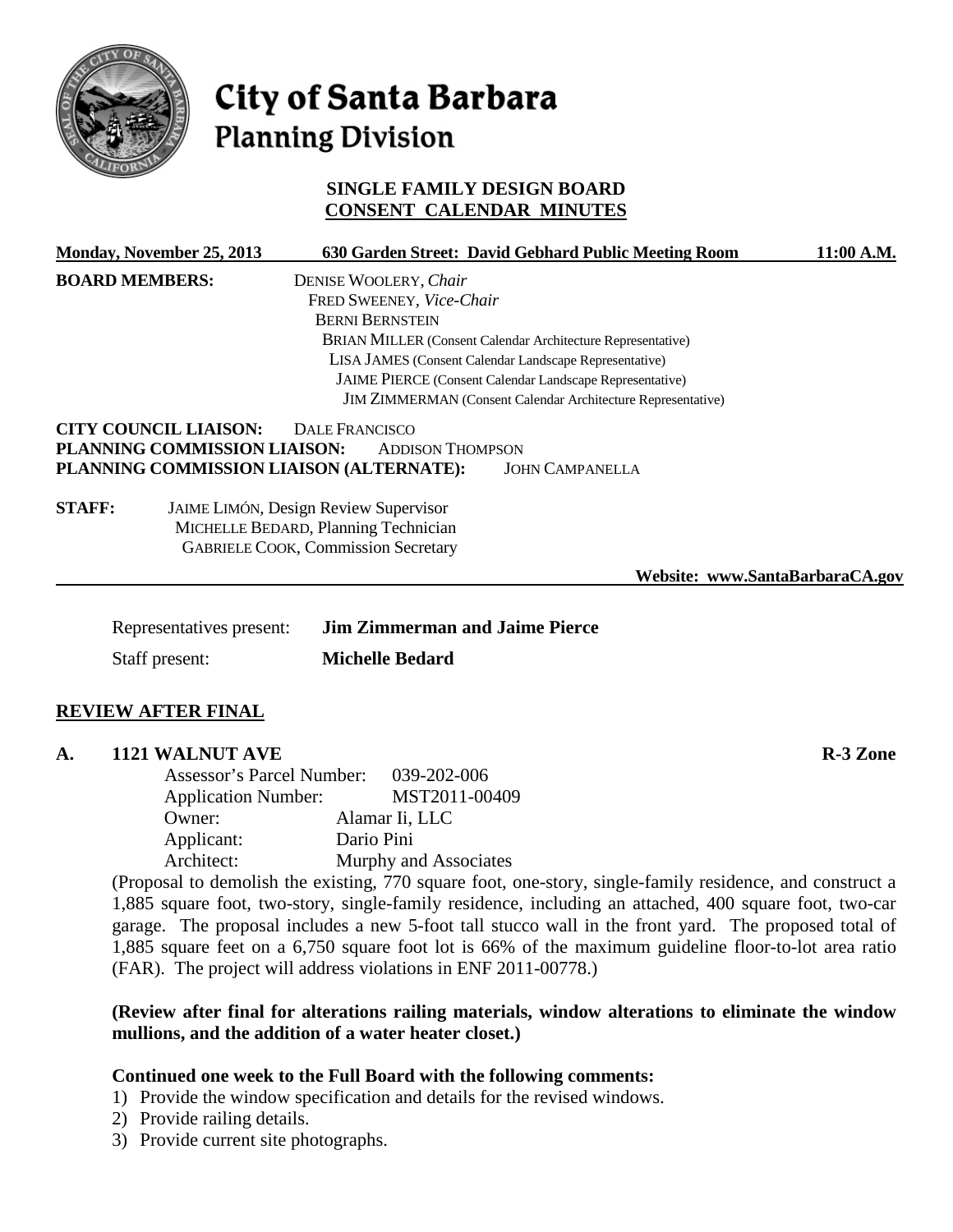# **REFERRED BY FULL BOARD**

#### **B. 475 BRAEMAR RANCH LN A-1/SD-3 Zone**

| Assessor's Parcel Number:  | 047-030-019                      |
|----------------------------|----------------------------------|
| <b>Application Number:</b> | MST2013-00439                    |
| Owner:                     | <b>Spencer Seal Living Trust</b> |
| Architect:                 | <b>Howard Wittausch</b>          |

(Proposal for site alterations to include the demolition of an existing swimming pool and patio, construction of a new 150 lineal foot, 30-inch tall, integral-colored concrete block retaining wall, a new 2,000 square foot permeable patio, associated site landscaping, and approximately 800 square feet of new permeable paving for the lower driveway. The proposal includes 696 cubic yards of grading excavation and 713 cubic yards of fill. The 1.26 acre parcel is developed with an existing 4,201 square foot single-family residence to remain. No alterations are proposed to the residence.)

**(Final Approval requested.)**

**Final Approval as submitted.**

# **REFERRED BY FULL BOARD**

#### **C. 2430 CALLE ALMONTE E-1 Zone**

| Assessor's Parcel Number:  | 041-412-012                      |
|----------------------------|----------------------------------|
| <b>Application Number:</b> | MST2013-00020                    |
| Owner:                     | Farzeen and Venus M. Nasri Trust |
| Designer:                  | Eric Swenumson                   |

(Proposal to construct a one-story 34 square foot addition, and a new second-story, 846 square foot, addition to an existing one-story, 1,839 square foot, single-family residence, with an attached, 415 square foot, two-car garage. The proposal includes a new 216 square foot second-story deck above the garage. The proposed total of 3,134 square feet, located on a 9,972 square foot lot in the Hillside Design District, is 85% of the required floor-to-lot area ratio (FAR). The proposal includes Staff Hearing Officer review for a requested zoning modification.)

# **(Final Approval requested. The project requires compliance with Tier 2 Storm Water Management Program (SWMP).)**

# **Final Approval as submitted.**

\*Note: Discussion occurred regarding the glass material of the four windows on the north elevation; three windows are to be privacy glass, the "study" window is approved to be clear, as noted on the window schedule, sheet A-4.

# **NEW ITEM**

#### **D. 2461 CALLE ALMONTE E-1 Zone**

| <b>Assessor's Parcel Number:</b> | 041-411-018         |
|----------------------------------|---------------------|
| <b>Application Number:</b>       | MST2013-00484       |
| Owner:                           | <b>Kracke Trust</b> |
| Applicant:                       | <b>Edward Usher</b> |
|                                  |                     |

(Proposal to remove the existing brown Cal Shake roof material, install new underlayment, and reroof with a new Presidential Shake TL 'charcoal black' comp shingles.)

# **(Action may be taken if sufficient information is provided.)**